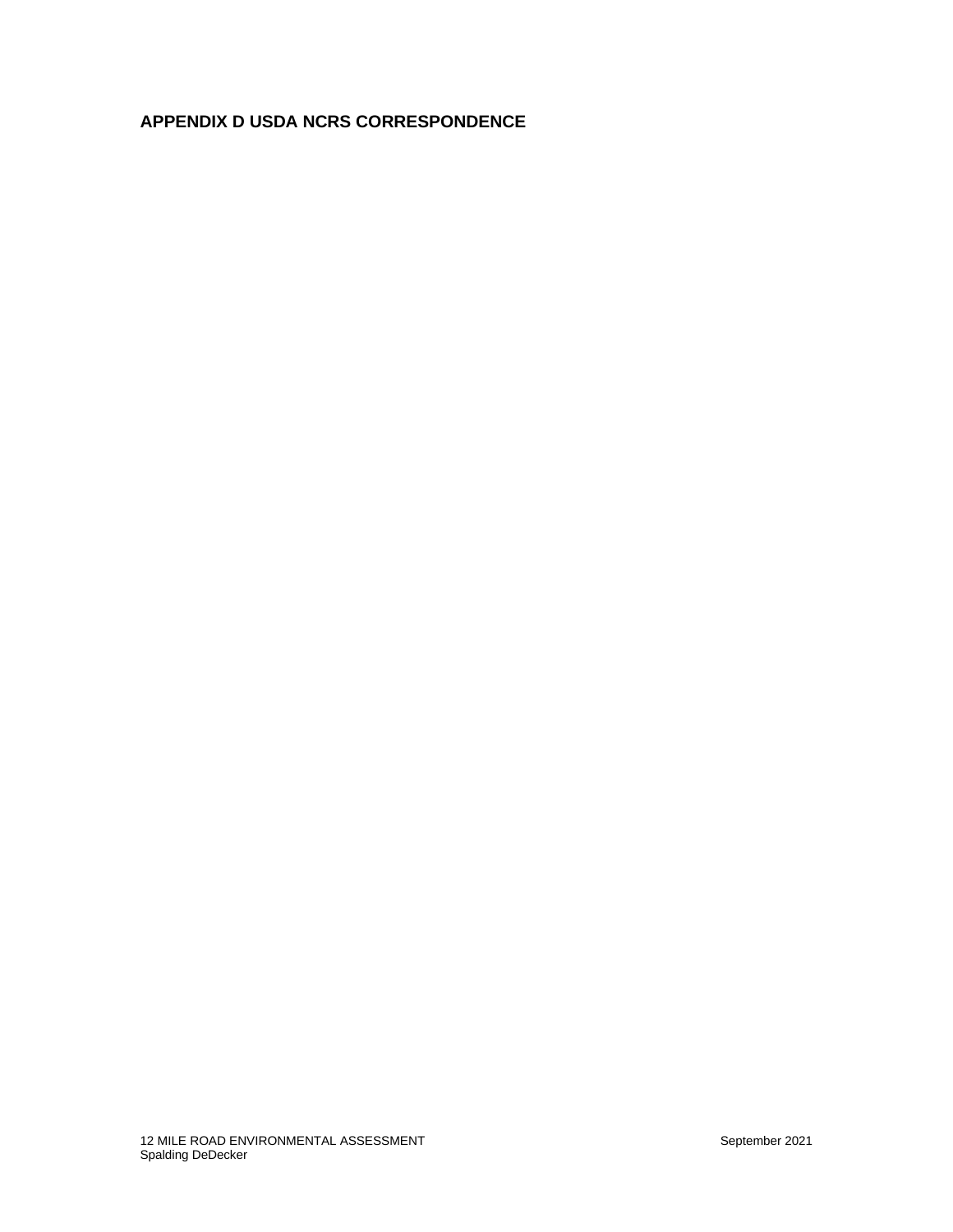

# **RE: [External Email]12 Mile Road Widening Novi, Oakland County, MI**

1 message

### **Rosek, Martin - NRCS, East Lansing, MI** <martin.rosek@usda.gov> Wed, Apr 14, 2021 at 5:49 PM

To: "Jeske, Ariana" <ajeske@sda-eng.com> Cc: "Obrien, Jeff" <jobrien@rcoc.org>, "Junco, Kelley K." <kjunco@rcoc.org>

Ariana,

I concur that 12 Mile Road in Novi from Beck Road to Dixon Road is located in the Detroit Urbanized Area that there would be no negative impact to prime and/or unique farmland as Subpart B of Part 523 does not apply to lands in an "urbanized area" on Census Bureau Maps. Should the scope of the project change to where expansion will occur, please resubmit the proposal for our review.

Thanks,

Marty

Martin J. Rosek, Ph.D.

State Soil Scientist

3001 Coolidge Road

East Lansing, MI 48823

517-324-5241

**From:** Jeske, Ariana <ajeske@sda-eng.com> **Sent:** Wednesday, April 14, 2021 4:27 PM To: Rosek, Martin - NRCS, East Lansing, MI <martin.rosek@usda.gov>; Obrien, Jeff <jobrien@rcoc.org>; Junco, Kelley K. <kjunco@rcoc.org> **Subject:** [External Email]12 Mile Road Widening Novi, Oakland County, MI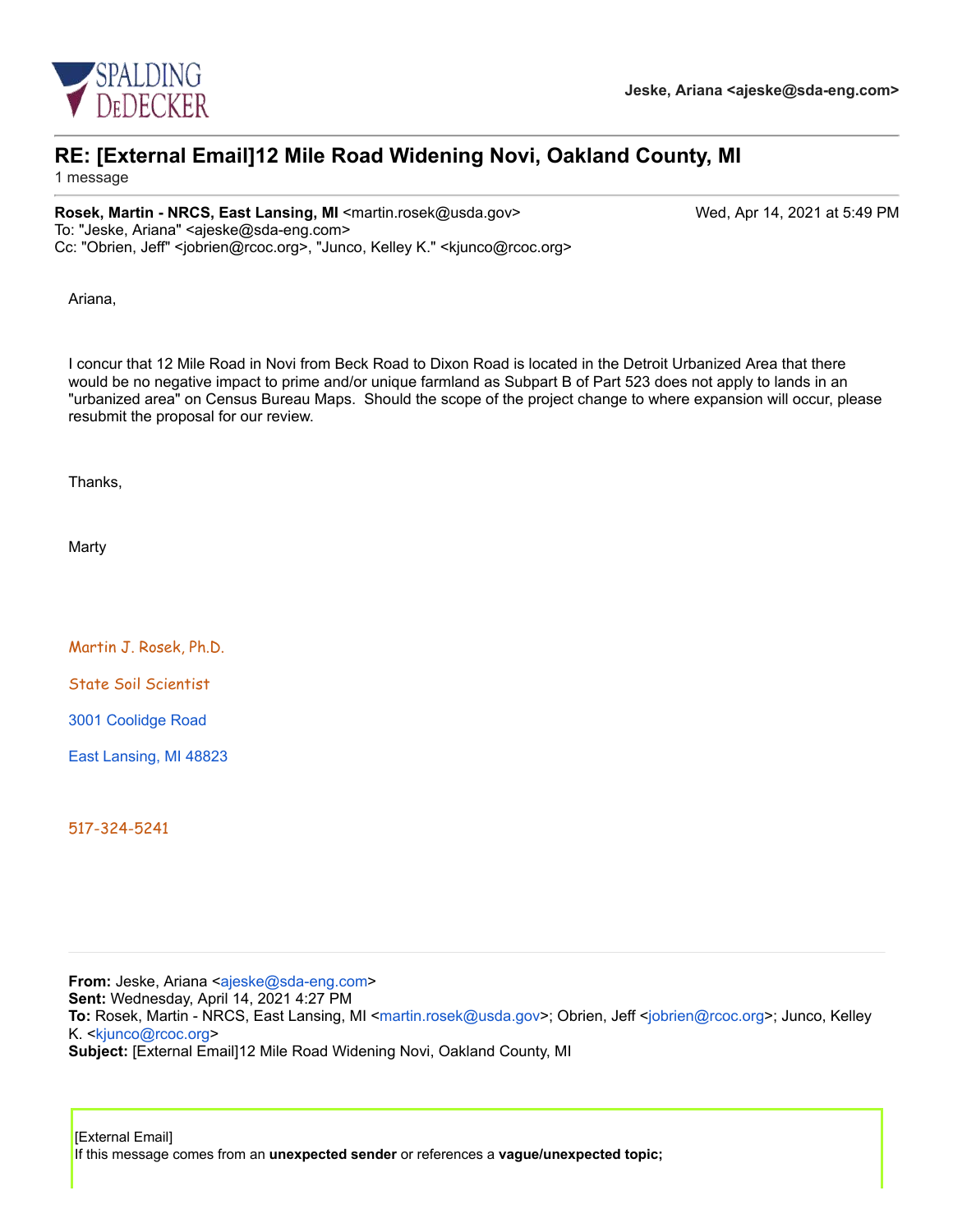Use caution before clicking links or opening attachments. Please send any concerns or suspicious messages to: Spam.Abuse@usda.gov

#### Martin,

I was given your contact information by Kelley Junco of the Road Commission for Oakland County. She recently consulted with NRCS regarding the Pontiac Trail from Haggerty Road to Green Lake Road project and potential farmland impacts under Part 523. That project was found to have no negative impact on unique/prime farmland because it was identified as being located in the urbanized area on the Census Bureau Reference Map for the Detroit, MI.

We are completing an environmental assessment for the widening of 12 Mile Road in Novi from Beck Road to Dixon Road and are in the process of assessing farmland impacts. I'm writing to you to get your concurrence that because the 12 Mile Road project is also located in the Detroit Urbanized Area that there would be no negative impact to prime and/or unique farmland as Subpart B of Part 523 does not apply to lands in an "urbanized area" on Census Bureau Maps.

Please let me know if you need any additional information or have any questions.

Regards,

Ariana

#### **Ariana Jeske, PE, PTOE Project Manager ajeske@sda-eng.com (616) 885-5802 Phone (616) 951-4791 Cell 400 Ann St., NW, Suite 204 | Grand Rapids, MI 49504**

This electronic message contains information generated by the USDA solely for the intended recipients. Any unauthorized interception of this message or the use or disclosure of the information it contains may violate the law and subject the violator to civil or criminal penalties. If you believe you have received this message in error, please notify the sender and delete the email immediately.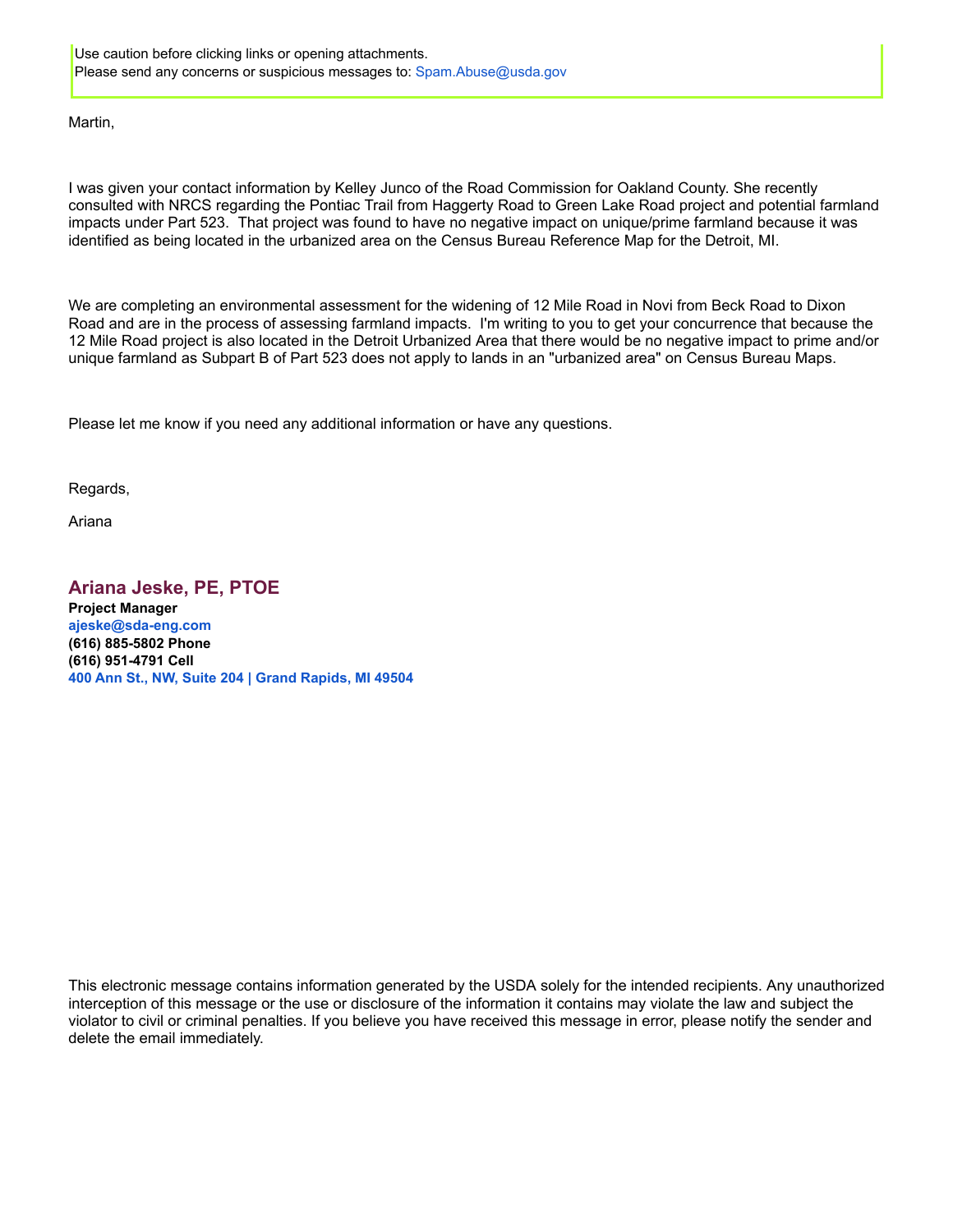

#### **United States Department of Agriculture**

Office of the Secretary Washington, D.C. 20250

APR 0 8 2013

Mr. Brad Knight **Environmental Concerns Coordinator** Centennial Road Commission for Oakland County 31001 Lahser Road Beverly Hills, Michigan 48025

Dear Mr. Knight:

Thank you for your letter of February 21, 2013, to Secretary Thomas J. Vilsack, requesting early coordination with the Department of Agriculture (USDA) to identify key issues related to proposed transportation improvements to 12 Mile Road in Oakland County. Secretary Vislack asked that I respond on his behalf.

You specifically requested comments relative to the following three topics: (1) specific issues or geographic areas of concern based on our expertise or regulatory jurisdiction, (2) mitigation or permitting requirements that may be necessary for project implementation, and (3) available technical information regarding these issues.

The Natural Resources Conservation Service (NRCS) has special expertise with respect to prime and unique farmland, and has determined that such farmland is present within the project's area of potential effect. Garry Lee, NRCS State Conservationist in Michigan, also received this letter and has responded to you directly. A copy of Mr. Lee's letter is enclosed.

While mitigation or permitting is not required, as Mr. Lee indicated, you may need to complete a Farmland Conservation Impact Rating Form if more than one acre of prime or unique farmland will be converted. USDA does not expect there to be any impacts to NRCS easements as a result of your project. Please work directly with Mr. Lee and his staff if you have questions or need additional technical information regarding these issues. Mr. Lee can be reached by telephone at  $(517)$  324-5277; or email: garry.lee@mi.usda.gov.

Again, thank you for writing, and for the opportunity to provide early comments on the proposed improvements to 12 Mile Road.

Sincerely,

Harris Sherman **Under Secretary Natural Resources and Environment** 

Enclosure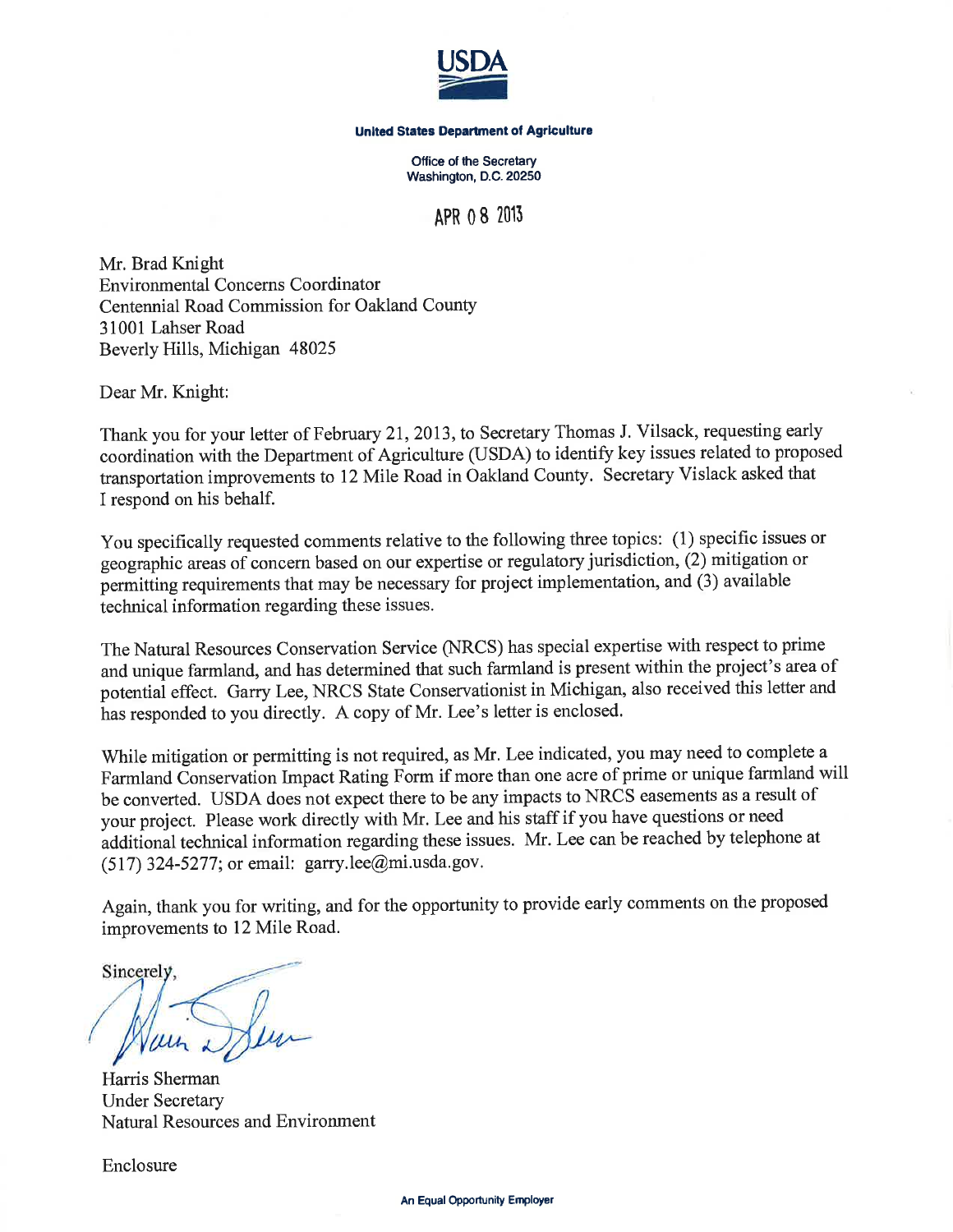

Helping People Help the Land Natural Resources Conservation Service 3001 Coolidge Road, Suite 250 East Lansing, MI 48823-6321 T (517) 324-5270 F (517) 324-5171 www.mi.nrcs.usda.gov

March 11, 2013

Mr. Brad Knight Road Commission for Oakland County 31001 Lasher Road Beverly Hills, Michigan 48025

Ms. Cheryl Gregory, P.E. **Team Project Manager** Spalding DeDecker Associates, Inc. 905 South Boulevard East Rochester Hills, Michigan 48307

Dear Mr. Knight and Ms. Gregory,

The Natural Resources Conservation Service (NRCS) under Part 523 of the Farmland Protection Policy Act has reviewed the proposal for improvements to 12 Mile Road between the Wixom City Limit and just east of Dixon Road. This review was conducted with respect to the effect(s) that the proposal may have on prime and/or unique farmland. Since there are prime and/or unique farmed lands in the proposed projects extent (see attachment Farmland Classification Report-Oakland County Michigan), the attached Farmland Conversion Impact Rating Form for Corridor Type Projects (CPA-106) needs to be completed to rate the land being converted if the land conversion exceeds 1 acre. If the proposed land conversion exceeds 1 acre, please complete Parts I, III, VI, and VII and submit to the address below for that office to complete their portion.

**USDA/NRCS** Jay D. Blair, DC 1739 N. Saginaw, Suite 300 Lapeer, Michigan 48446-7741

The completed form will be returned to your office. If no alternative for improvements to 12 Mile Road is practical please state this in the Reason for Selection block at the bottom of the form.

> The Natural Resources Conservation Service provides ieadership in a partnership effort to help people conserve, maintaln, and improve our natural resources and environment.

> > An Equal Opportunity Provider and Employer